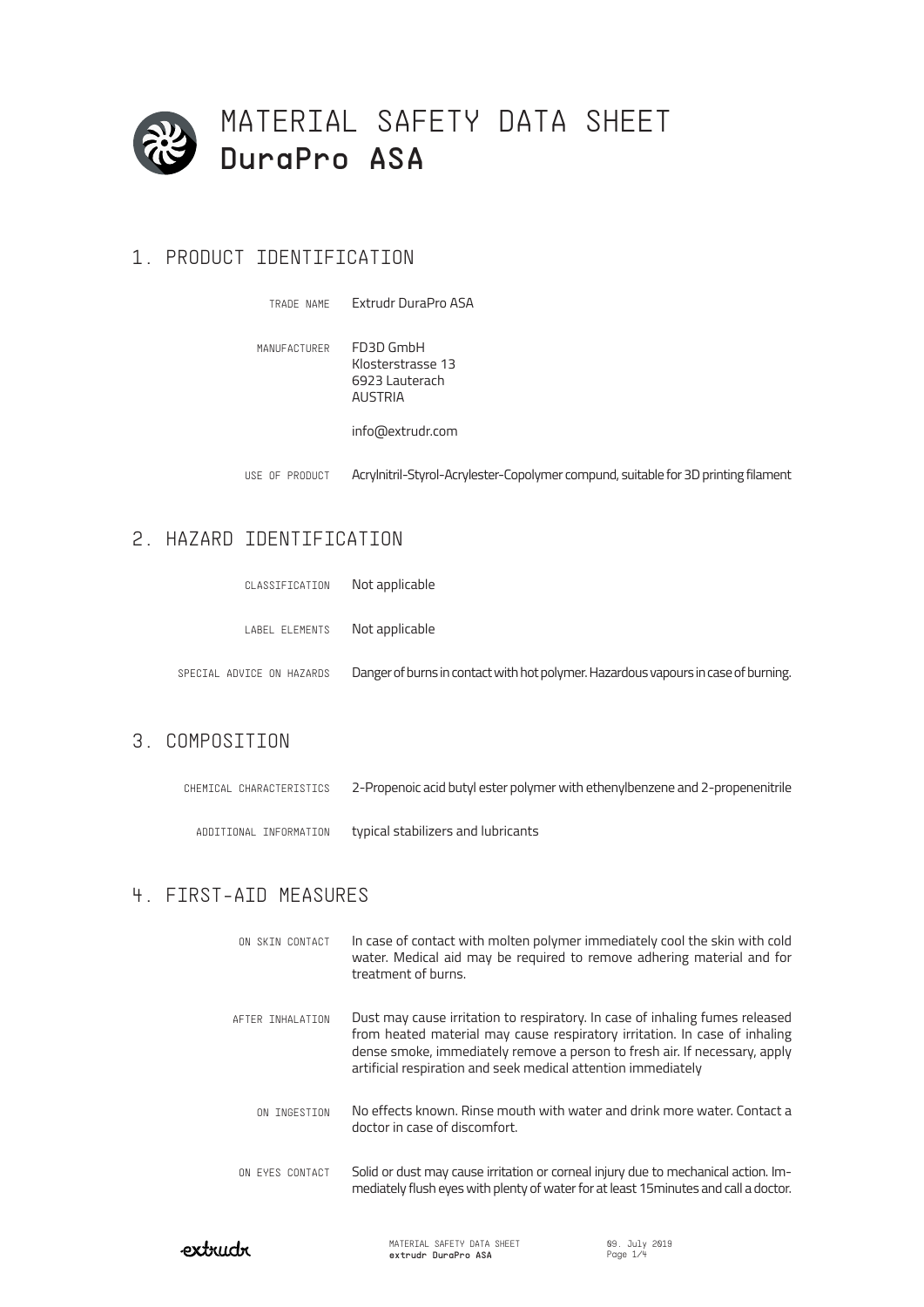## 5. FIRE-FIGHT MEASURES

| FIRE EXTINGUISHING MEDIA     | Water, dry chemical extinguisher, foam, carbon dioxide.                                                                           |  |
|------------------------------|-----------------------------------------------------------------------------------------------------------------------------------|--|
| SPECIAL EXPOSURE HAZARDS     | During incomplete combustion release of carbon dioxide, carbon monoxide,<br>hydrogen cyanide and a variety of chemical substances |  |
| SPECIAL PROTECTIVE EQUIPMENT | Self-contained breathing apparatus.                                                                                               |  |
| RFMARK                       | Accumulations of dust can be inflammable.                                                                                         |  |

# 6. ACCIDENTIAL RELEASE MEASURES

| PERSONAL PRECAUTIONS | Use suitable protective clothing. Avoid eye contact and inhalation of dusts.<br>Keep ignition sources away. Pellets or beads may present a slipping hazard. |
|----------------------|-------------------------------------------------------------------------------------------------------------------------------------------------------------|
| METHODS FOR CLEANING | Sweep up material and place in a container. Avoid ingress of material into<br>drainage systems. Avoid raising dust and ensure adequate ventilation.         |

## 7. HANDLING AND STORAGE

| HANDLING | Avoid contact with molten polymer. Avoid generation of dust and electros-<br>tatic charge.                                     |
|----------|--------------------------------------------------------------------------------------------------------------------------------|
| STORAGE  | Protect against moisture and UV radiation. Store cool and keep packaging<br>closed when not in use. Avoid sources of ignition. |

# 8. PERSONAL PROTECTION

| TECHNICAL SAFETY MEASURES | With suitable ventilation the threshold limits assumably will not be reached.<br>Avoid electrostatic charge by use of grounding cables.                                  |
|---------------------------|--------------------------------------------------------------------------------------------------------------------------------------------------------------------------|
| PERSONAL SAFETY EQUIPMENT | Use adequate safety equipment, e.g. protective clothing, eye protection<br>glasses, heat protection gloves. In case of dust formation wear mask with<br>particle filter. |
| WORK HYGIENE              | No eating or drinking during working. Avoid contact of hotmaterial with the<br>skin. Avoid breathing dust and vapours.                                                   |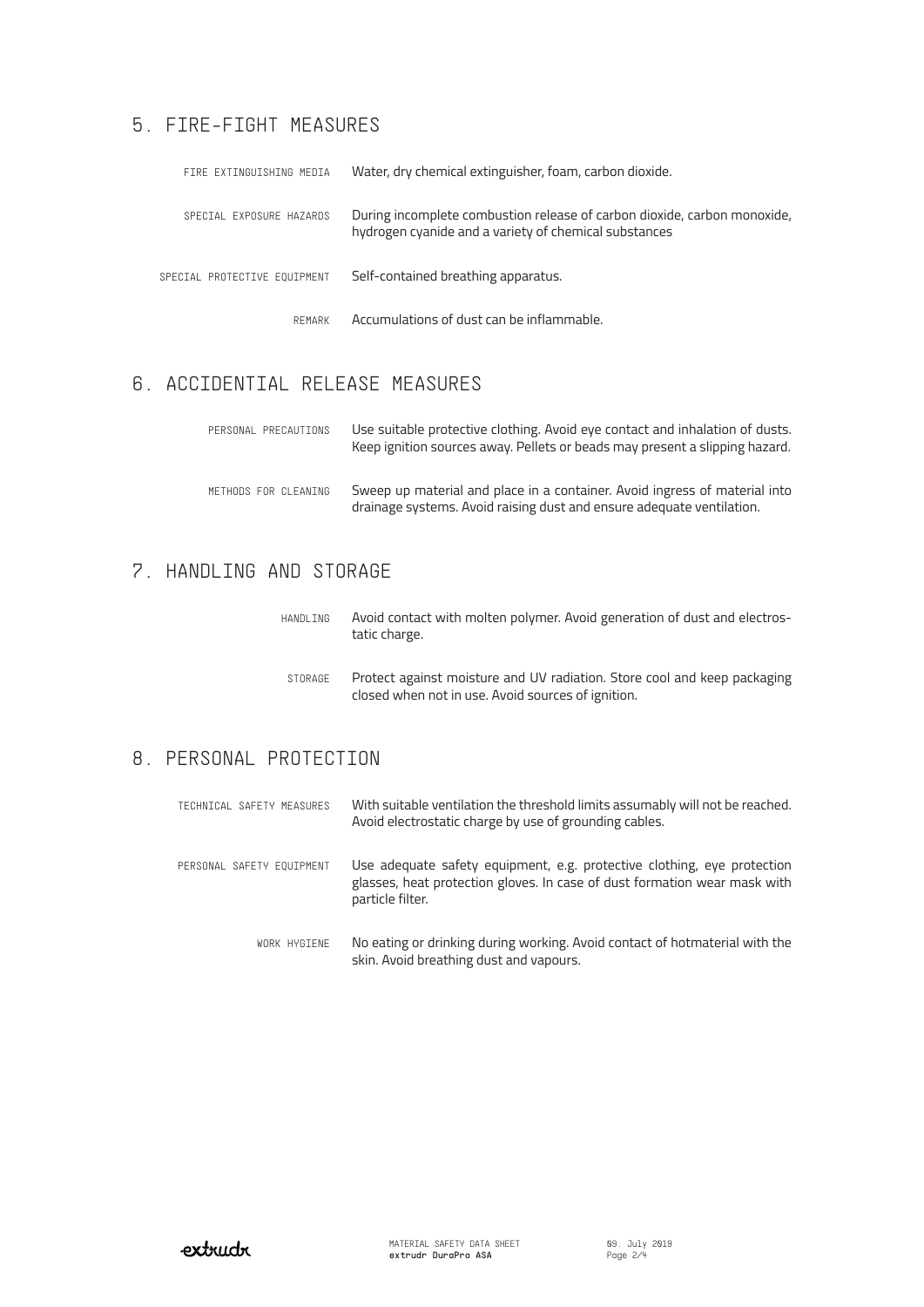#### 9. PHISICAL AND CHEMICAL PROPERTIES

| FORM                 | Filament                      |
|----------------------|-------------------------------|
| COLOR                | colored                       |
| MELTING RANGE        | $180 - 200^{\circ}$ C         |
| OXIDISING PROPERTIES | not self igniting / flammable |
| DENSITY              | $1.07$ g/cm <sup>3</sup>      |
|                      |                               |

# 10. STABILITY AND REACTIVITY

| STABILITY                        | The product is stable at recommended storage contidions.                                                                          |
|----------------------------------|-----------------------------------------------------------------------------------------------------------------------------------|
| SUBSTANCES TO BE AVOIDED         | Strong oxidizing agents.                                                                                                          |
| CONDITIONS TO BE AVOIDED         | Accumulation of electrostatic charges, heating, flames and hot surfaces.<br>Avoid contact with incompatible materials/substances. |
| HAZARDOUS DECOMPOSITION PRODUCTS | Carbon monoxide, carbon dioxide, aldehydes, acetic acid, tetrahydrofurane,<br>low molecular weight oligomers.                     |

## 11. TOXICOLOGICAL INFORMATION

| LOCAL IRRITATION | Dust can cause irritation of eyes, respiratory organs and skin. After ingestion<br>stomach pain or nausea are possible.                           |
|------------------|---------------------------------------------------------------------------------------------------------------------------------------------------|
| OTHER REMARKS    | Based on our state of knowledge and experience no injurious health effects<br>are expected if product is properly handled for the designated use. |

# 12. ECOLOGICAL INFORMATION

| FCOTOXICAL FFFFCIS     | not available |
|------------------------|---------------|
| BIOLOGICAL DEGRADATION | not available |

BIOACCUMULATION not available